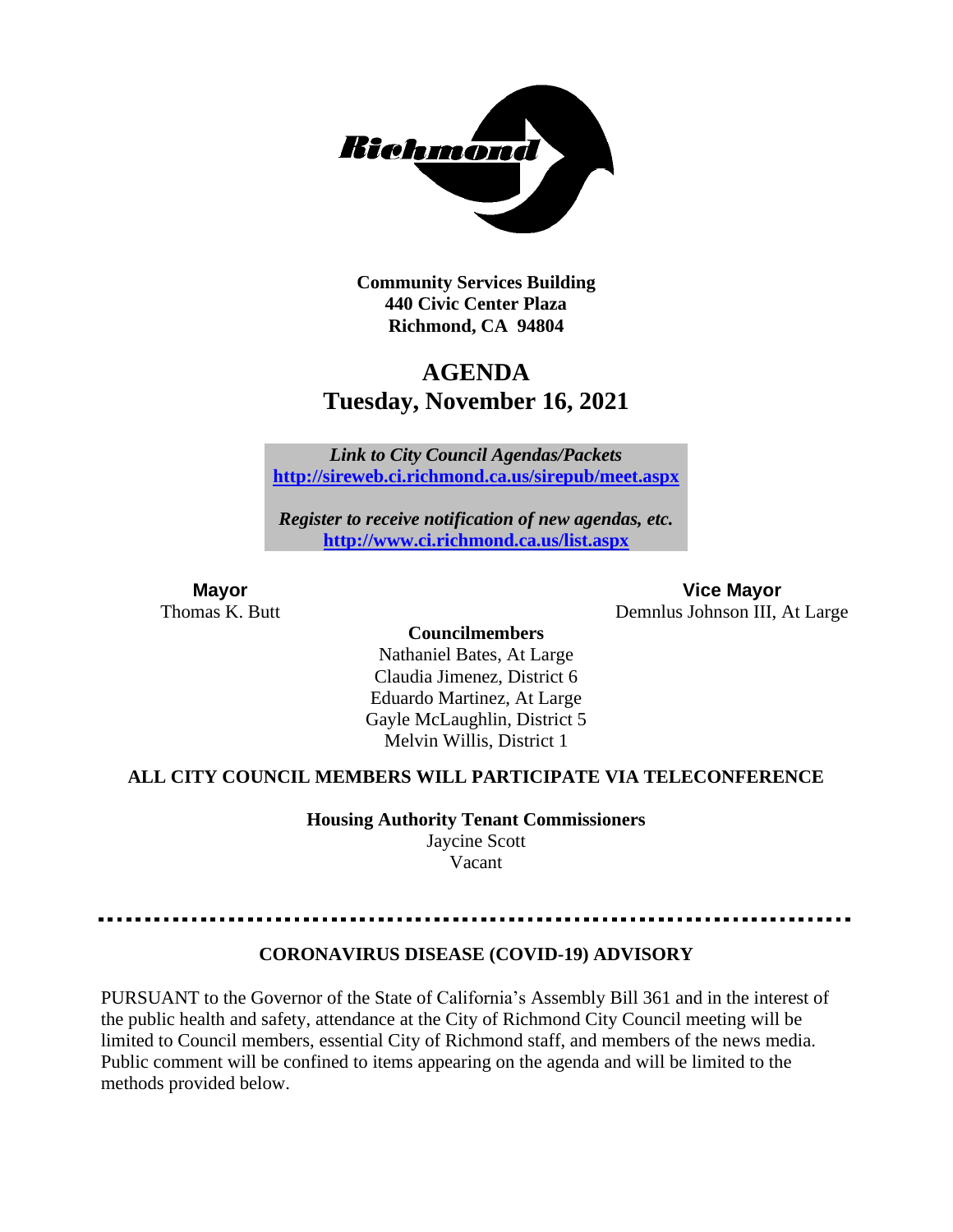#### **How to watch the meeting from home:**

- 1. KCRT Comcast Channel 28 or AT&T Uverse Channel 99
- 2. Livestream online at<http://www.ci.richmond.ca.us/3178/KCRT-Live>

#### **Public comment may be submitted by mail, email and/or Zoom video conference in the manner that follows; provided that no member of the public may submit more than one verbal comment per agenda item.**

- **1.** Via mail received by 1:00 p.m. the day of the meeting, sent to 450 Civic Center Plaza, 3rd Floor, Office of the Clerk, Richmond, CA 94804.
- **2.** Via email to [cityclerkdept@ci.richmond.ca.us](mailto:cityclerkdept@ci.richmond.ca.us) by 1:00 p.m. the day of the meeting.

Emails *MUST* contain in the subject line 1) public comments – Open Session prior to Closed Session; 2) public comments – Open Forum; or 3) public comments agenda item  $#$ [include the agenda item number]. All such email will be posted on-line and emailed to the City Council before the meeting is called to order. **No individual email will be read into the record. Due to the high volume of emails received, emails that do not contain the correct identifying information in the subject line may be overlooked and may not become part of the record. Email received after 1:00 p.m. will be posted on-line following the meeting as part of the supplemental materials attached to the meeting minutes.**

**3.** Via Zoom by video conference or by phone using the following link/call-in numbers – for Open Session and City Council:

#### **Please click the link below to join the webinar:**

**<https://zoom.us/j/99312205643?pwd=MDdqNnRmS2k4ZkRTOWhlUldQOUF1Zz09> Passcode: ccmeeting**

**Or iPhone one-tap:**

**US: +16699006833,,99312205643# or +13462487799,,99312205643#**

#### **Or Telephone:**

**Dial (for higher quality, dial a number based on your current location):**

```
US: +1 669 900 6833 or +1 346 248 7799 or +1 253 215 8782 or +1 312 626 6799
or +1 929 205 6099 or +1 301 715 8592
```
### **Webinar ID: 993 1220 5643**

International numbers available: <https://zoom.us/u/aehrwCgISx>

a. To comment by video conference, click on the Participants button at the bottom of your screen and select the "Raise Your Hand" button to request to speak when Public Comment is being asked for. Speakers will be called upon in the order they select the "Raise Your Hand" feature. When called upon, press the unmute button. After the allotted time, you will then be re-muted.  $**$ 

b. To comment by phone, you will be prompted to "Raise Your Hand" by pressing "**\*9**" to request to speak when Public Comment is asked for. When called upon, you will be asked to unmuted by pressing \*6. After the allotted time, you will then be re-muted. Instructions of how to raise your hand by phone are available at: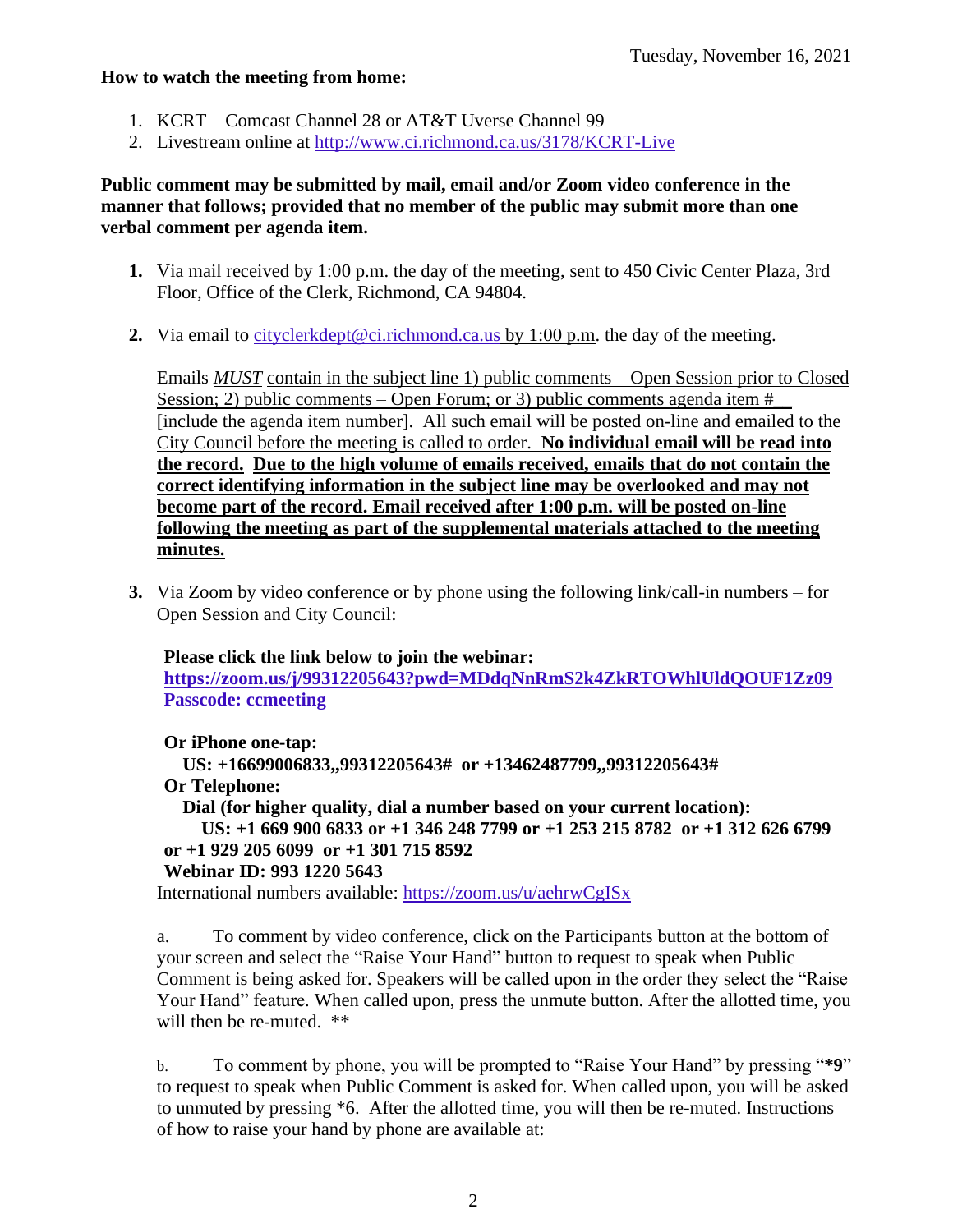#### \*\***The mayor will announce the agenda item number and open public comment when appropriate. Individuals who would like to address the Council should raise their hand. The mayor will close public comment when public comment is concluded**.

**Open Forum for Public Comment:** Individuals who would like to address the City Council on matters not listed on the agenda or on items remaining on the consent calendar may do so under Open Forum.

#### *The City cannot guarantee that its network and/or the site will be uninterrupted. To ensure that the City Council receives your comments, you are strongly encouraged to submit your comments in writing in advance of the meeting.*

**Record of all public comments:** Properly labeled public comments will be considered a public record, put into the official meeting record, available after the meeting as supplemental materials, and will be posted as an attachment to the meeting minutes when the minutes are posted: [http://www.ci.richmond.ca.us/Archive.aspx?AMID=31.](http://www.ci.richmond.ca.us/Archive.aspx?AMID=31)

**Procedures for Removing Consent Calendar Items from the Consent Calendar:** Members of the public who request to remove an item from the consent calendar must first discuss the item with a staff member by phone or a back-and-forth email discussion, and state the name of the staff member when requesting removal of the item from the consent calendar.

Any member of the City Council who would like to remove an item from the consent calendar must notify the appropriate staff person and the City Clerk's Office prior to the meeting. Although members of the City Council are encouraged to ask questions and share concerns with staff ahead of the meeting, they are not required to do so.

The Clerk's Office must be informed of any requests to remove items from the Consent Calendar.

**Accessibility for Individuals with Disabilities:** Upon request, the City will provide for written agenda materials in appropriate alternative formats, or disability-related modification or accommodation, including auxiliary aids or services and sign language interpreters, to enable individuals with disabilities to participate in and provide comments at/related to public meetings. Please submit a request, including your name, phone number and/or email address, and a description of the modification, accommodation, auxiliary aid, service or alternative format requested at least two days before the meeting. Requests should be emailed to [cityclerkdept@ci.richmond.ca.us](mailto:cityclerkdept@ci.richmond.ca.us) or submitted by phone at 510-620-6513, ext. 9, or 510-620-6509. Requests made by mail to City Clerk's Office, City Council meeting, 450 Civic Center Plaza, Richmond, CA 94804 must be received at least two days before the meeting. Requests will be granted whenever possible and resolved in favor of accessibility.

**Effect of Advisory on In-person public participation:** During the pendency of Assembly Bill 361, the language in this Advisory portion of the agenda supersedes any language contemplating inperson public comment.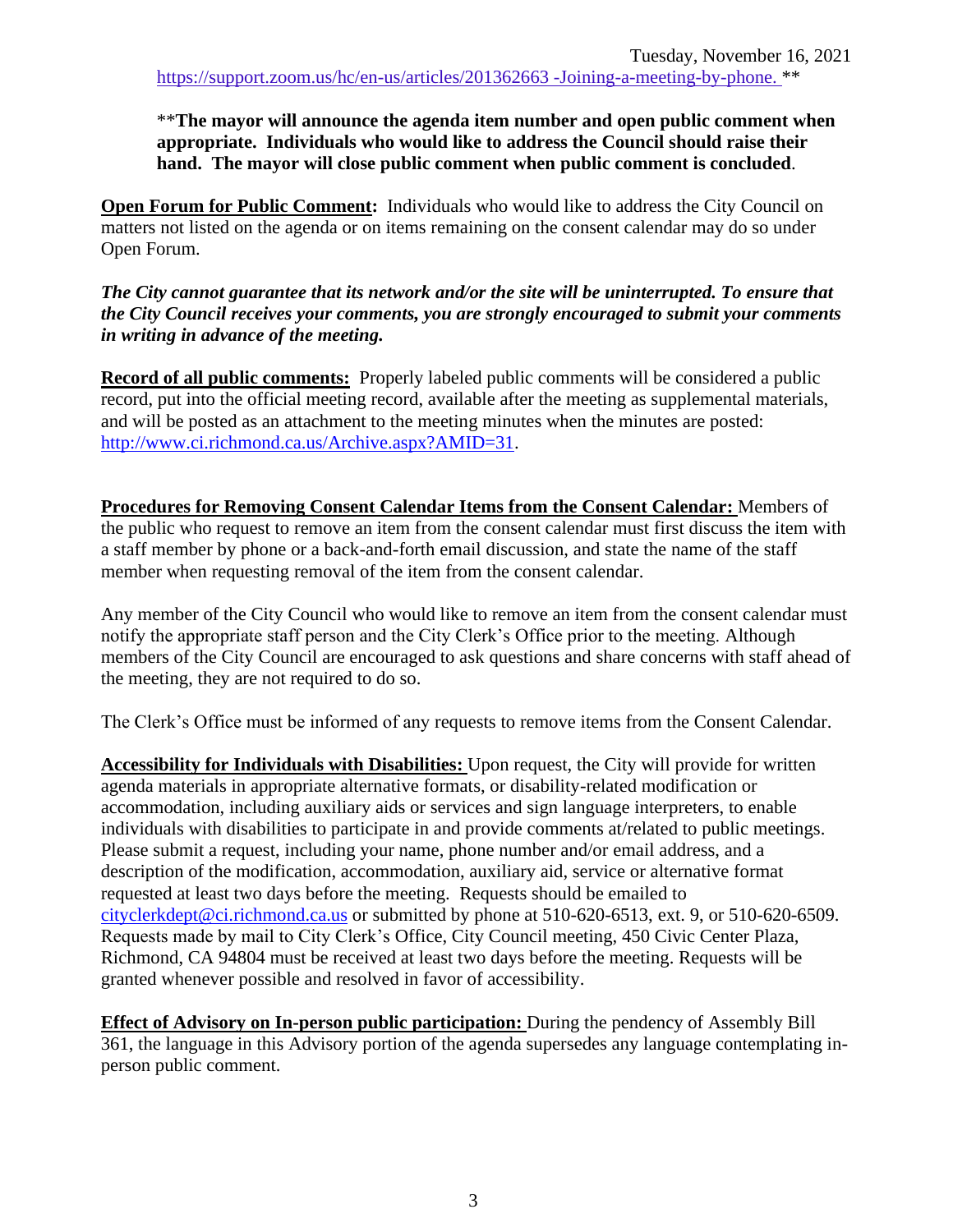# **IN PERSON MEETING PROCEDURES**

The City of Richmond encourages community participation at its City Council meetings and has established procedures that are intended to accommodate public input in a timely and time-sensitive way. As a courtesy to all members of the public who wish to participate in City Council meetings, please observe the following procedures:

**PUBLIC COMMENT ON AGENDA ITEMS:** Anyone who desires to address the City Council on items appearing on the agenda must complete and file a pink speaker's card with the City Clerk **prior** to the City Council's consideration of the item. Once the City Clerk has announced the item, no person shall be permitted to speak on the item other than those persons who have submitted their names to the City Clerk. Your name will be called when the item is announced for discussion. **Each speaker will be allowed up to TWO (2) MINUTES to address the City Council on NON-PUBLIC HEARING items listed on the agenda. Speakers are allowed up to THREE (3) minutes on PUBLIC HEARING items.**

**CONSENT CALENDAR:** Consent Calendar items are considered routine and will be enacted, approved or adopted by one motion unless a request for removal for discussion or explanation is received from the audience or the City Council. A member of the audience requesting to remove an item from the consent calendar that is sponsored by City staff must first complete a speaker's card and discuss the item with a City staff person who has knowledge of the subject material **prior** to filing the card with the City Clerk and **prior** to the City Council's consideration of Agenda Review. Councilmembers who request to remove an item from the consent calendar must do so during Agenda Review. An item removed from the Consent Calendar may be placed anywhere on the agenda following the City Council's agenda review.

**CONDUCT AT MEETINGS:** Richmond City Council meetings are limited public forums during which the City strives to provide an open, safe atmosphere and promote robust public debate. Members of the public, however, must comply with state law, as well as the City's laws and procedures and may not actually disrupt the orderly conduct of these meetings. The public, for example, may not shout or use amplifying devices, must submit comment cards and speak during their allotted time, may not create a physical disturbance, may not speak on matters unrelated to issues within the jurisdiction of the City Council or the agenda item at hand, and may not cause immediate threats to public safety.

**CITY HARASSMENT POLICY:** The City invites public comment and critique about its operations, including comment about the performance of its public officials and employees, at the public meetings of the City Council and boards and commissions. However, discriminatory or harassing comments about or in the presence of City employees, even comments by third parties, may create a hostile work environment, if severe or pervasive. The City prohibits harassment against an applicant, employee, or contractor on the basis of race, religious creed, color, national origin, ancestry, physical disability, medical condition, mental disability, marital status, sex (including pregnancy, childbirth, and related medical conditions), sexual orientation, gender identity, age or veteran status, or any other characteristic protected by federal, state or local law. In order to acknowledge the public's right to comment on City operations at public meetings, which could include comments that violate the City's harassment policy if such comments do not cause an actual disruption under the Council Rules and Procedures, while taking reasonable steps to protect City employees from discrimination and harassment, City Boards and Commissions shall adhere to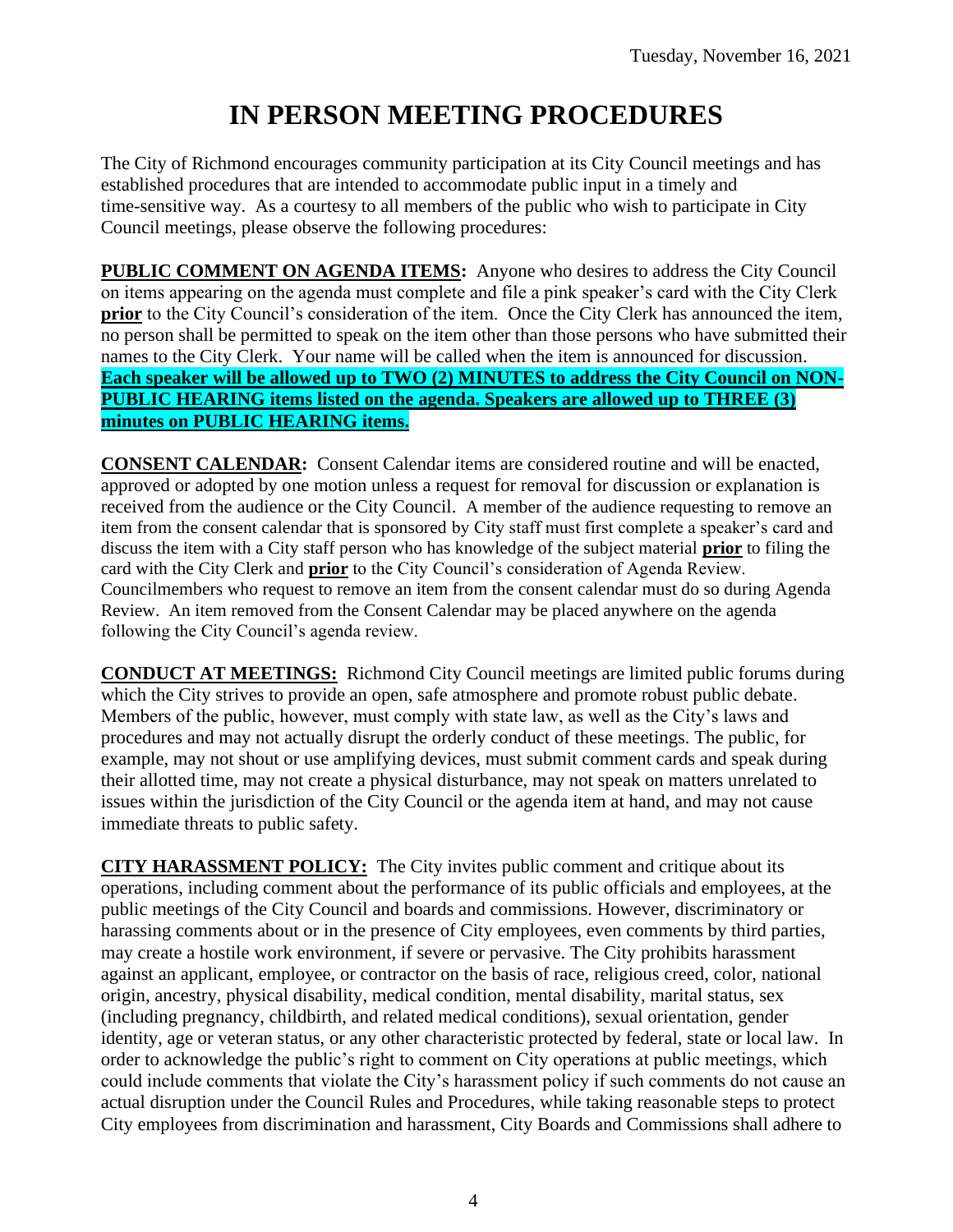the following procedures. If any person makes a harassing remark at a public meeting that violates the above City policy prohibiting harassment, the presiding officer of the meeting may, at the conclusion of the speaker's remarks and allotted time: (a) remind the public that the City's Policy Regarding Harassment of its Employees is contained in the written posted agenda; and (b) state that comments in violation of City policy are not condoned by the City and will play no role in City decisions. If any person makes a harassing remark at a public meeting that violates the above City policy, any City employee in the room who is offended by remarks violating the City's policy is excused from attendance at the meeting. No City employee is compelled to remain in attendance where it appears likely that speakers will make further harassing comments. If an employee leaves a City meeting for this reason, the presiding officer may send a designee to notify any offended employee who has left the meeting when those comments are likely concluded so that the employee may return to the meeting. The presiding officer may remind an employee or any council or board or commission member that he or she may leave the meeting if a remark violating the City's harassment policy is made. These procedures supplement the Council Rules and Procedures relating to disruption of orderly conduct at Council meetings.

Any law enforcement officer on duty or whose service is commanded by the presiding officer shall be Sergeant-at-Arms of the Council meetings. He/she, or they, shall carry out all orders and instructions given by the presiding officer for the purpose of maintaining order and decorum at the Council meetings (City Council Rules of Procedure and Order Section III F, RMC Section 2.12.030).

**\*\*\*\*\*\*\*\*\*\*\*\*\*\*\*\*\*\*\*\*\*\*\*\*\*\*\*\*\*\*\*\*\*\*\*\*\*\*\*\*\*\*\*\*\*\*\*\*\*\*\*\*\*\*\*\*\*\***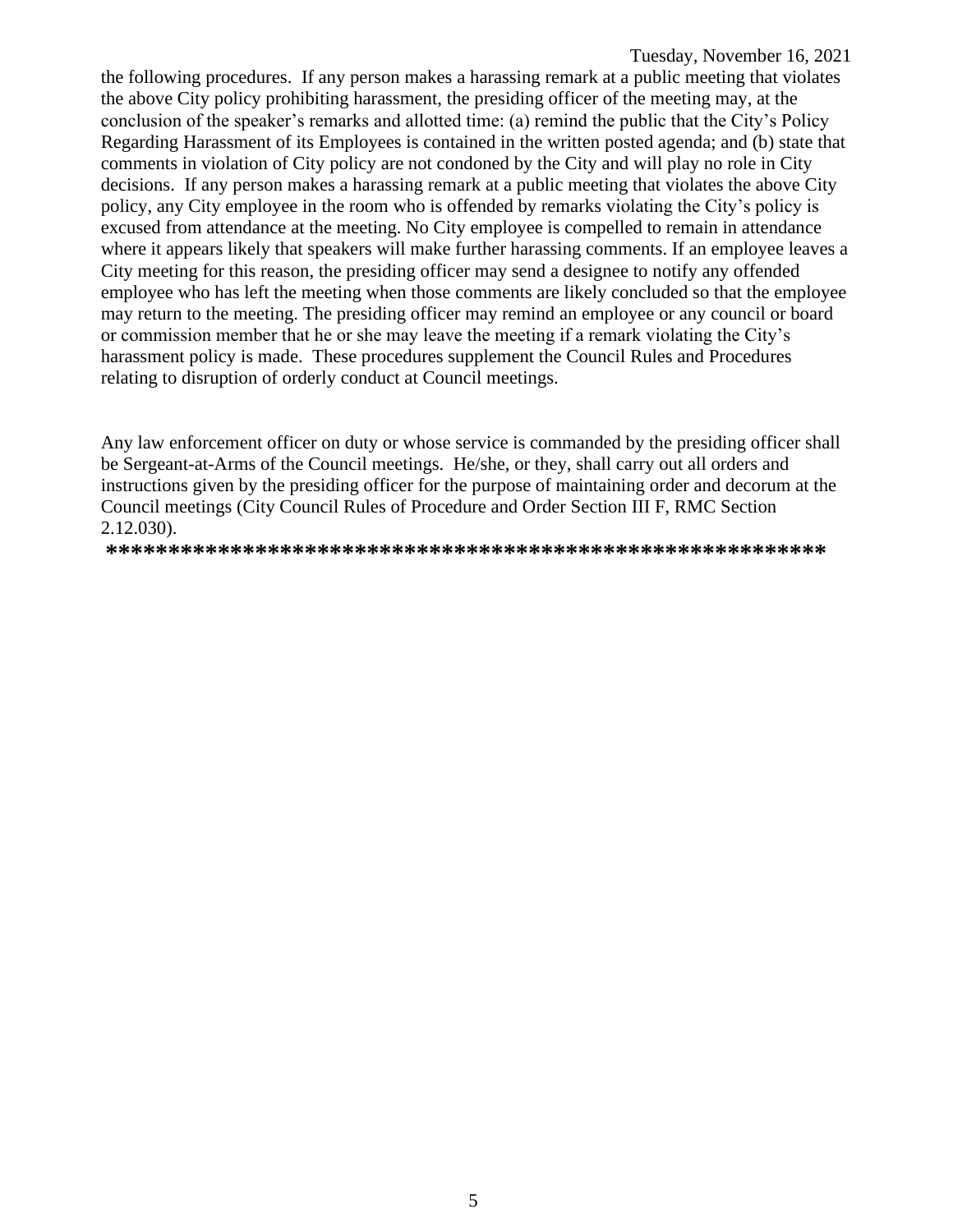# **OPEN SESSION TO HEAR PUBLIC COMMENT BEFORE CLOSED SESSION**

5:00 p.m.

#### **A. ROLL CALL**

## **CLOSED SESSION**

#### **CITY COUNCIL**

CONFERENCE WITH LEGAL COUNSEL - EXISTING LITIGATION (paragraph (1) of Subdivision [d] of Government Code Section 54956.9):

SPRAWLDEF et al. v. City of Richmond

The Guidiville Rancheria of California, et al. v. The United States of America, et. al.

North Coast Rivers Alliance et al./Point Molate Alliance et al. v. City of Richmond

CONFERENCE WITH LEGAL COUNSEL - ANTICIPATED LITIGATION (Significant exposure to litigation pursuant to paragraph (2) of Subdivision (d) and Subdivision(e)(3) of Government Code Section 54956.9):

In light of the California Court of Appeal's decision in Fowler v. City of Lafayette, the City Attorney's Office is attaching to this agenda four communications regarding the amended judgment and various agreements related to Point Molate. These letters provide the existing facts and circumstances for going into closed session on these items pursuant to California Government Code Section 54956.9(d)(2) and (e)(3).

CONFERENCE WITH LABOR NEGOTIATORS (Government Code Section 54957.6):

Agency Representative: Jack Hughes Employee organizations:

- 1. SEIU Local 1021 Full Time and Part Time Units
- 2. IFPTE Local 21 Mid-Level Management and Executive Management Units
- 3. Richmond Police Officer's Association (RPOA)
- 4. Richmond Police Management Association (RPMA)
- 5. IAFF Local 188
- 6. Richmond Fire Management Association (RFMA)

Unrepresented employee: Acting and Interim City Manager Agency Representative: Acting Deputy City Manager Internal Services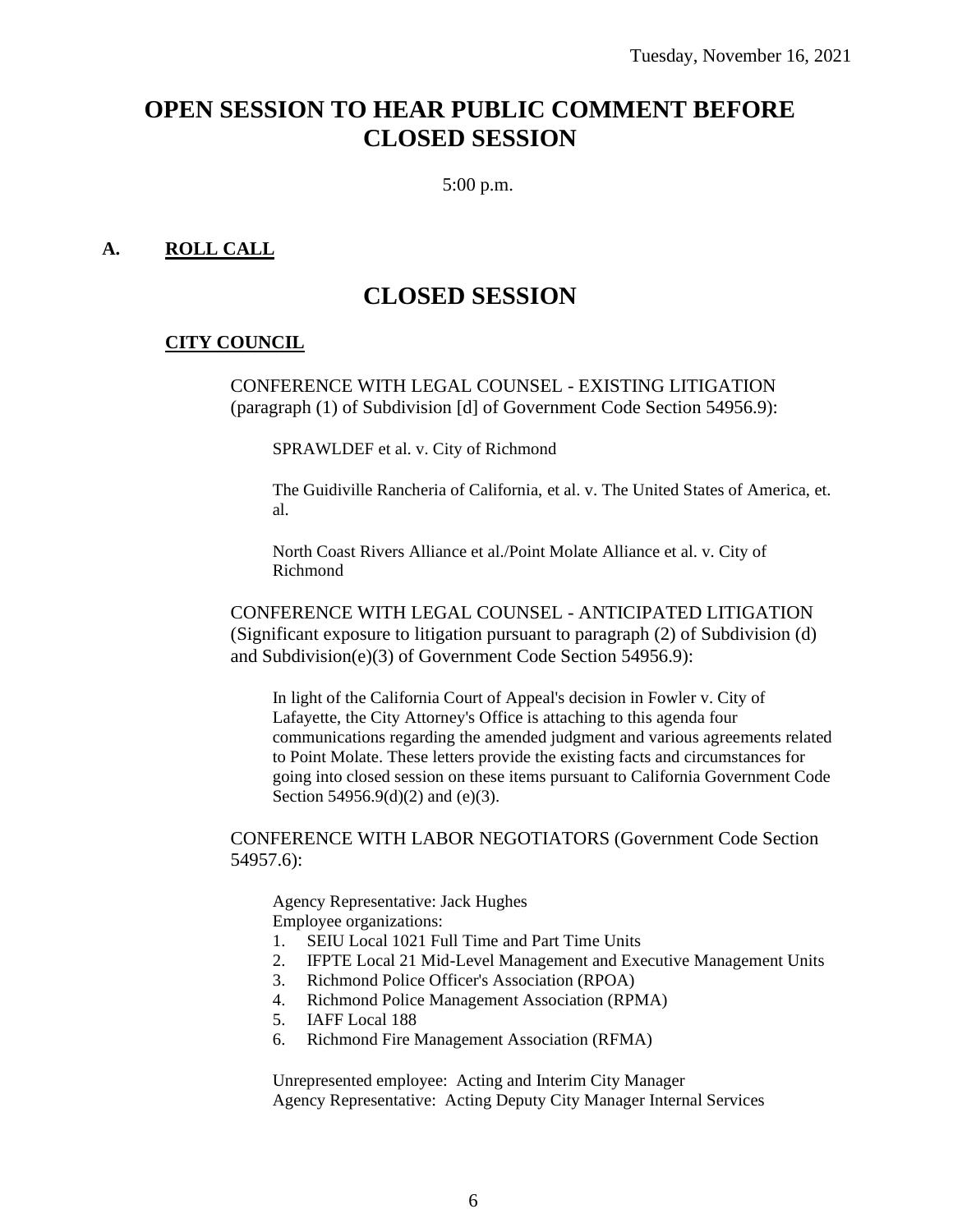Interim City Attorney

## **B. PUBLIC COMMENT BEFORE CLOSED SESSION**

### **C. ADJOURN TO CLOSED SESSION**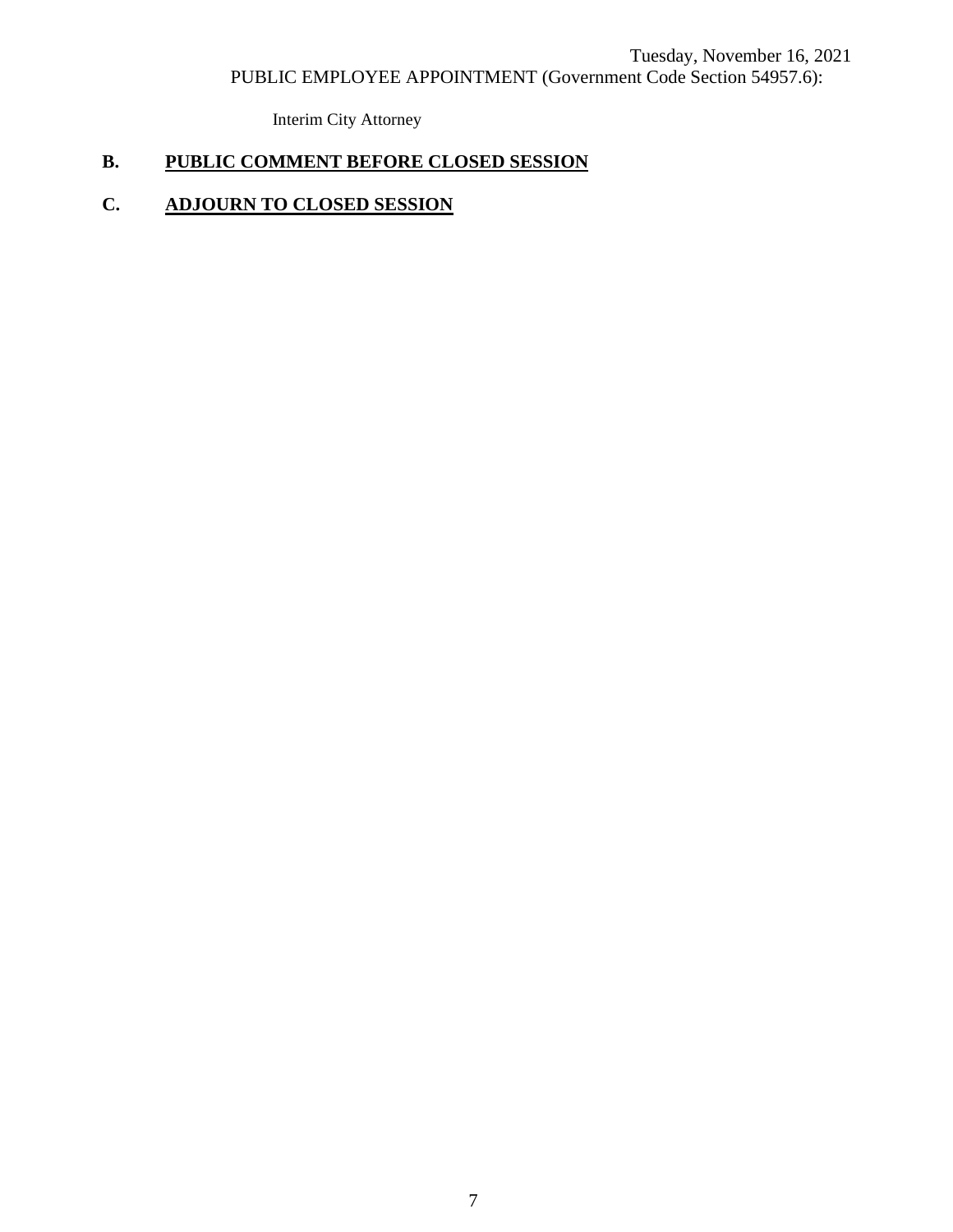# **REGULAR MEETING OF THE RICHMOND CITY COUNCIL**

6:30 p.m.

- **A. ROLL CALL**
- **B. PUBLIC COMMENT INSTRUCTIONAL VIDEO**
- **C. STATEMENT OF CONFLICT OF INTEREST**
- **D. AGENDA REVIEW**
- **E. REPORT FROM THE CITY ATTORNEY OF FINAL DECISIONS MADE DURING CLOSED SESSION**
- **F. REPORT FROM THE CITY MANAGER (PUBLIC COMMENTS ALLOWED UNDER OPEN FORUM)**

#### **G. REPORT FROM IMPLEMENTATION SUB-COMMITTEE FOR REIMAGINING TASK FORCE (PUBLIC COMMENTS ALLOWED UNDER OPEN FORUM)**

#### **H. OPEN FORUM FOR PUBLIC COMMENT**

#### **I. CITY COUNCIL CONSENT CALENDAR**

- **I-1.** APPROVE a contract with Nurturing Independence Through Artistic Development (NIAD) Art Center to support ongoing arts programs and collaborations in Richmond, in an amount of \$55,000 annually, for a three-year term, in an amount not to exceed \$165,000, beginning July 1, 2021, to June 30, 2024 - City Manager's Office (Shasa Curl/Winifred Day 510-620-6952).
- **I-2.** APPROVE a contract with East Bay Center for Performing Arts to support ongoing arts programs and collaborations in Richmond, in an amount of \$55,000 annually, for a three-year term, in an amount not to exceed \$165,000, beginning July 1, 2021, to June 30, 2024 - City Manager's Office (Shasa Curl/Winifred Day 510-620-6952).
- **I-3.** ADOPT a resolution to ACCEPT and APPROPRIATE into the Fiscal Year 2021/22 budget a Pacific Library Partnership grant in the amount of \$10,000 and APPROVE an agreement with the Pacific Library Partnership to purchase Playaway-branded early learning and audiobook devices for Children's Services by June 30, 2022 - Library and Community Services Department (LaShonda White 510-620-6828/Jane Pratt 510-620-5452/Christopher Larsen 510-620- 5524).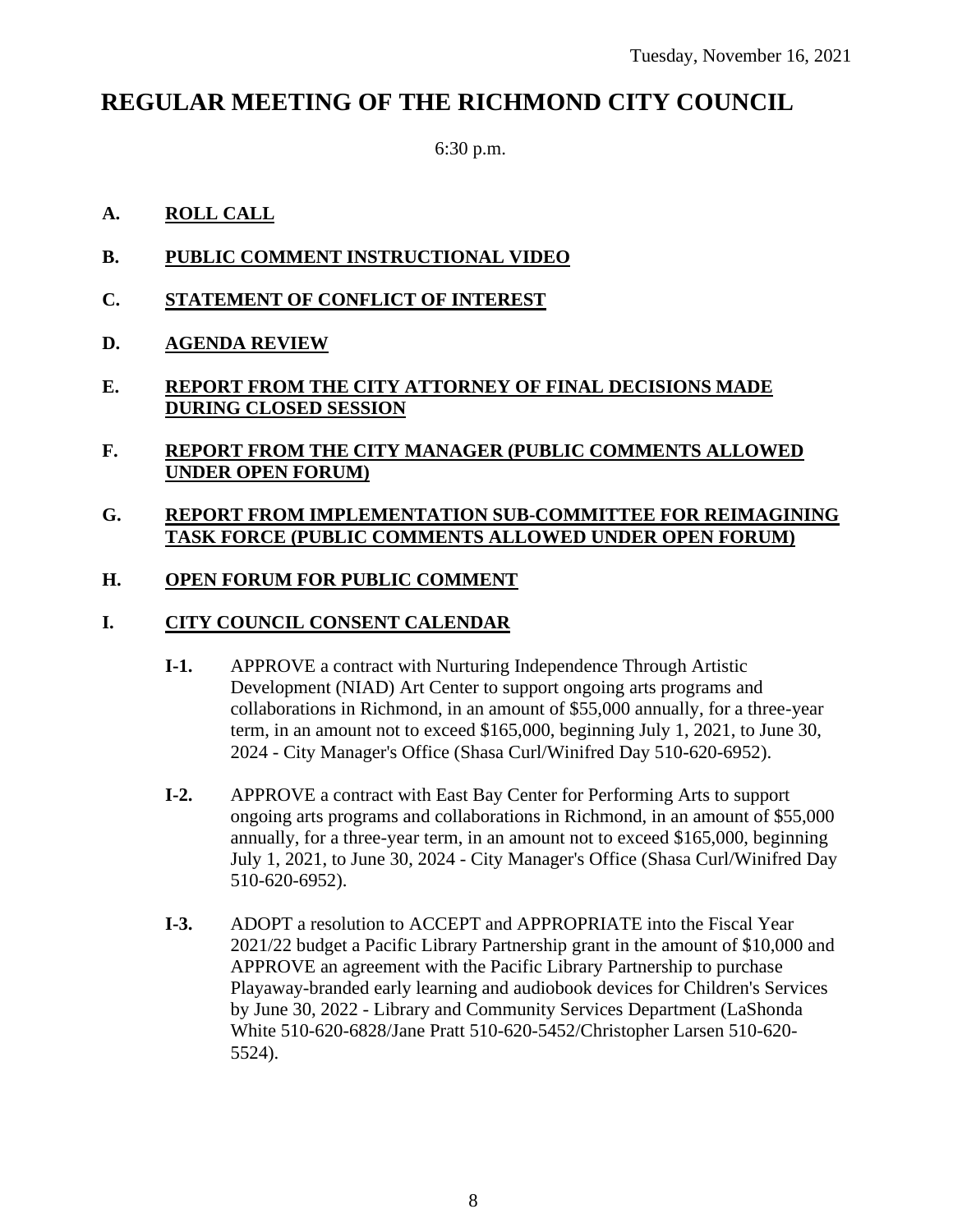- **I-4.** APPROVE the sole-source purchase of a subscription for catalog records for all library materials from Online Computer Learning Center, Inc. (OCLC), in an amount not to exceed \$27,000 per year for a three-year period, with two one-year options, covering Fiscal Years 2021-22, 2022-23, and 2023-24 - Library and Community Services Department (LaShonda White 510-620-6828/Jane Pratt 510-620-5452/Wylendia Eastman 510-620-6963).
- **I-5.** ADOPT a resolution approving a three percent annual cost of living increase, in addition to the two percent minimum cost of living increase, for the recipients of the General Pension Fund, for a total annual cost of living increase of five percent for these recipients - Finance Department (Belinda Brown 510-620- 6740/Delmy Cuellar 510-620-6790).
- **I-6.** APPROVE a second amendment to add an additional \$200,000 to the legal services agreement with the law firm of Downey Brand LLP for services rendered through June 30, 2025, to represent the City in litigation relating to Point Molate. The services provided under the legal services agreement are paid for by the developer pursuant to the City's indemnity agreements with the developer - City Attorney's Office (Teresa Stricker 510-620-6509).
- **I-7.** PROCLAMATION declaring November 20, 2021, as Transgender Day of Remembrance in the City of Richmond - Office of the Mayor (Mayor Tom Butt 510-620-6503).
- **I-8.** PROCLAMATION declaring November 27, 2021, as Small Business Saturday in the City of Richmond - Office of the Mayor (Mayor Tom Butt 510-620-6503).
- **I-9.** PROCLAMATION declaring November 14-20, 2021, as United Against Hate Week in the City of Richmond - Office of the Mayor (Mayor Tom Butt 510-620- 6503).
- **I-10.** RECEIVE a written report regarding background information on Senate Bill 1383 - Surplus Food Recovery Program, timeline for achieving compliance with the bill, and next steps - City Manager's Office (Shasa Curl/Samantha Carr 510- 620-6512).
- **I-11.** RECEIVE a written report on the potential Vacant Property Tax ballot measure City Manager's Office (Shasa Curl/Lina Velasco 510-620-6512).
- **I-12.** ADOPT an ordinance (second reading) adding Chapter 9.64 to the Richmond Municipal Code (RMC), which prohibits natural gas infrastructure in newly constructed buildings. The ordinance would take effect on January 1, 2022 - Community Development Department (Lina Velasco 510-620-6706).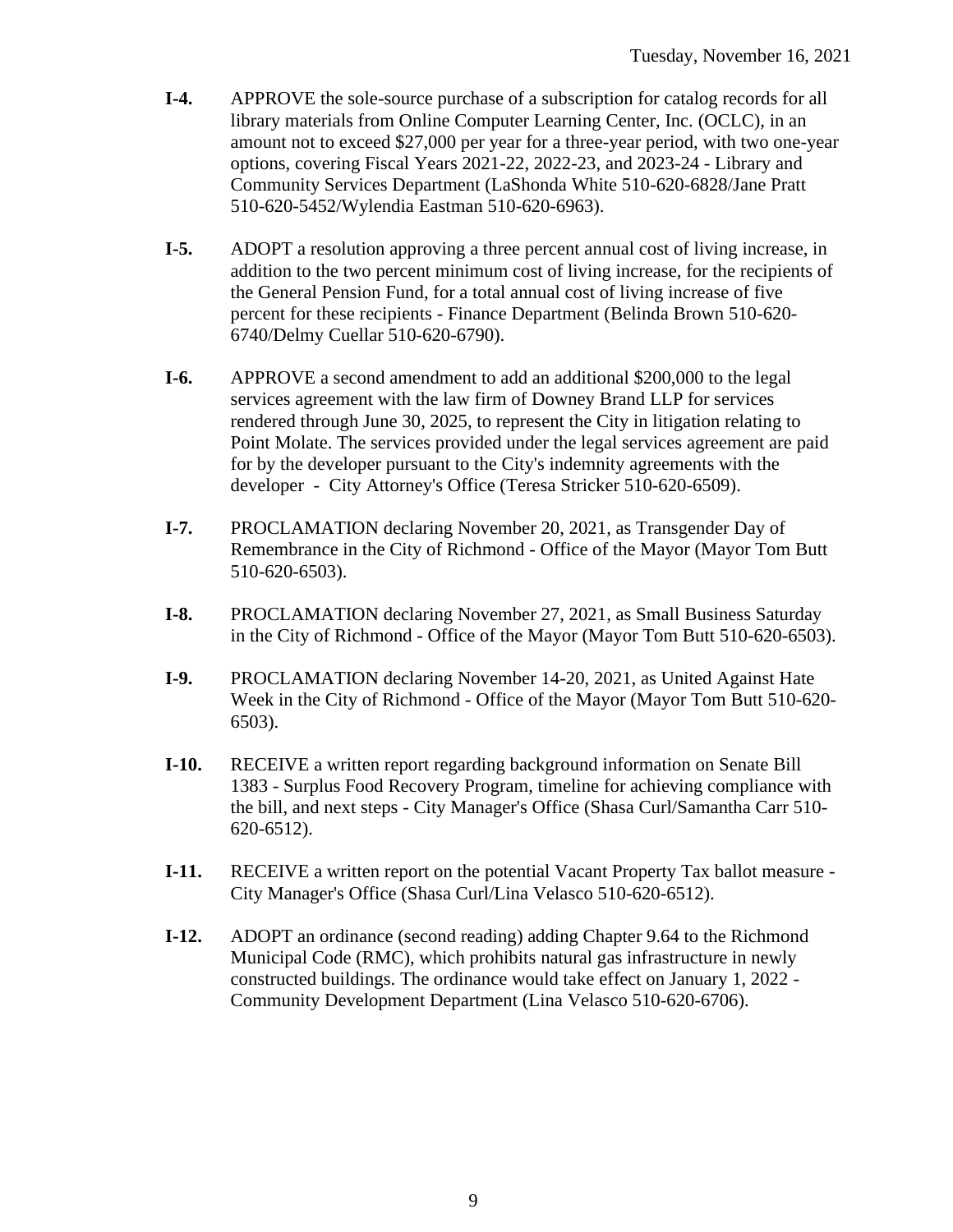- **I-13.** ACCEPT and APPROPRIATE approximately \$1,050,000 in funds for the Terminal 4 Wharf Removal Project from several permittees required to pay funds related to their approved permits from the Bay Conservation and Development Commission to mitigate impacts to the Bay - Community Development Department (Lina Velasco 510-620-6706).
- **I-14.** APPROVE a contract with Jet Mulch, Inc. to install blown-in engineered wood fiber safety surfacing that is compliant with applicable ASTM standards and Consumer Product Safety Commission at fourteen park playgrounds in an amount not to exceed \$23,277.45. The contract term will be from November 3, 2021, to June 30, 2022 - Public Works Department (Joe Leach 510-620- 5478/Greg Hardesty 510-620-6920).
- **I-15.** INTRODUCE an ordinance (first reading) amending sections 11.103.040(c) and 11.103.060(k) of the Tenant Anti-Harassment Ordinance to prohibit a landlord in bad faith from violating a law that prohibits discrimination based on a "medical condition" as defined by Government Code section 12926(i) - Councilmember Gayle McLaughlin (510-620-6636).

#### **J. PUBLIC HEARINGS**

**J-1.** INTRODUCE an ordinance (first reading) establishing certain fees for the proposed Master Fee Schedule - Finance Department (Anil Comelo 510-620- 6600/Belinda Brown 510-620-6740/Antonio Banuelos 510-620-6741).

#### **K. RESOLUTIONS**

- **K-1.** ADOPT a resolution to approve the collective bargaining agreement between the City and the Exempt Management Employees represented by IFPTE Local 21 and direct the city manager or designee to update the publicly available salary schedule with the adopted wage increases during the term of the collective bargaining agreement - Human Resources Management Department (Marc Fox 510-620-6600).
- **K-2.** ADOPT a resolution to approve changes to salaries and benefits of unrepresented management employees, consistent with the changes to salaries and benefits of represented management employees and direct the city manager or designee to update the publicly available salary schedule - Human Resources Management Department (Marc Fox 510-620-6600).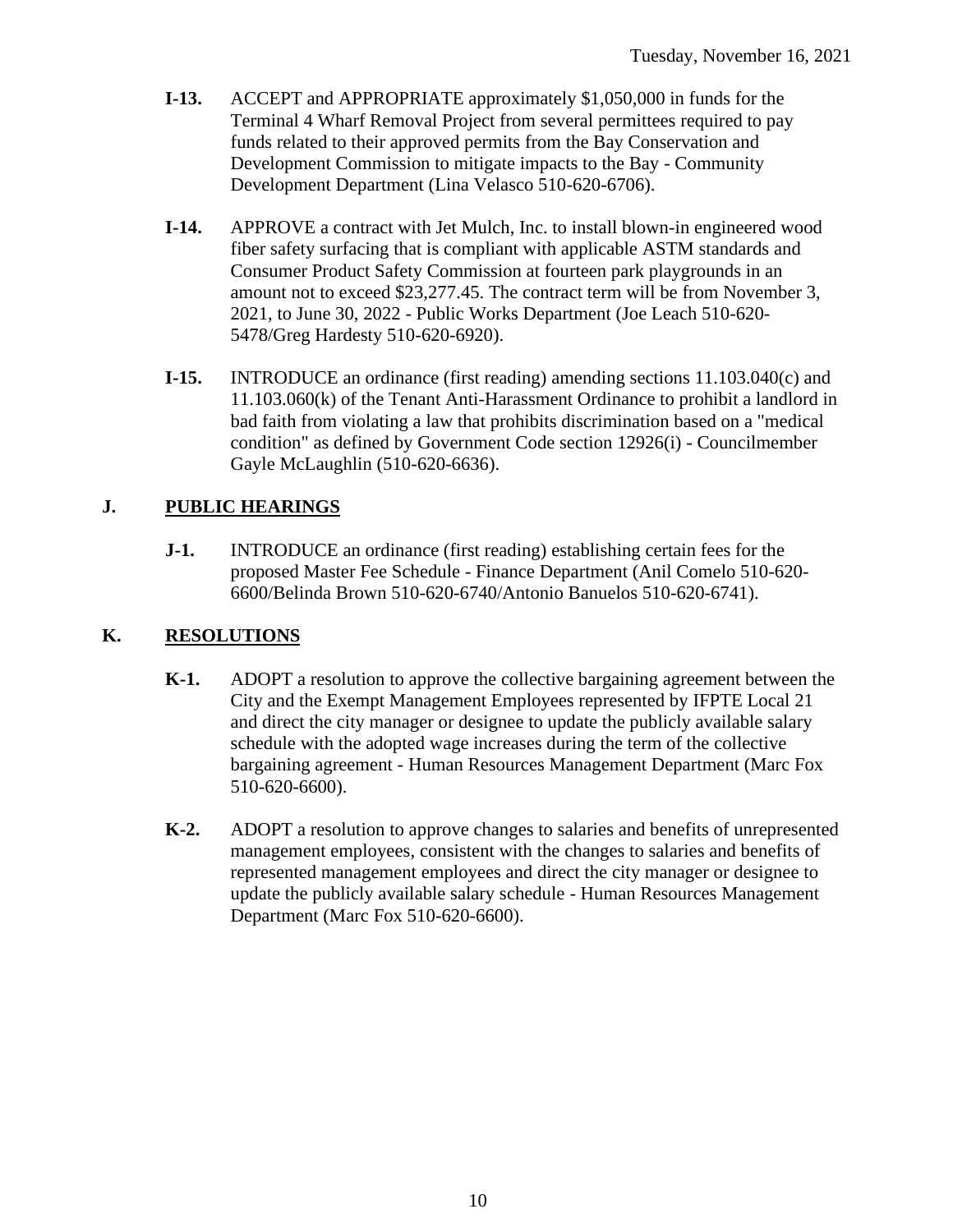#### **L. ORDINANCES**

**L-1.** INTRODUCE an ordinance (first reading) amending Richmond Municipal Code Chapter 11.05 entitled "Fireworks" to add host liability such that a property owner, tenant, or person who organizes or controls access to the possession, manufacture, sale, offer for sale, use or discharge of fireworks at a residence, other private property or on a vessel is strictly liable and DISCUSS the challenges to enforcing the ordinance if it is ultimately adopted given the staffing shortages in the code enforcement division of the community development department, fire department, police department and public works - City Attorney's Office (Teresa L. Stricker 510-620-6509). **This item was continued from the November 2, 2021, meeting.**

#### **M. COUNCIL AS A WHOLE**

- **M-1.** APPROVE the Fiscal Year 2021-22 multi-year comparative position listing and AMEND the salary schedule to implement the city manager's reorganization of specific City departments - Human Resources Management Department (Marc Fox 510-620-6600). **This item was continued from the October 5, 2021, and October 19, 2021, meetings.**
- **M-2.** DIRECT staff to draw up a Measure U regulation to provide for the crediting of the rent board fees paid by small landlords with four rental units or less and submit this to the City Council for approval as soon as possible - Councilmember Eduardo Martinez (510-620-6593) and Councilmember Melvin Willis (510-412- 2050). **This item was continued from the November 2, 2021, meeting.**
- **M-3.** ACCEPT and APPROPRIATE a \$750,000 Priority Development Area (PDA) grant from the Metropolitan Transportation Commission (MTC); and APPROVE contract amendment no. 1 with Environmental Science Associates (ESA) in the amount of \$850,000, not to exceed a total amount of \$1,450,000, through December 31, 2023, to assist the City in preparing the Hilltop Specific Plan - Community Development Department (Lina Velasco 510-620-6706). **This item was continued from the November 2, 2021, meeting.**
- **M-4.** APPROVE an employment agreement with Shasa Curl as Interim Richmond City Manager, providing for a three-month term commencing December 2, 2021, to February 3, 2022, at an initial base salary of \$21,250 per month (approximately \$364,602 total compensation if calculated on an annual basis), with subsequent salary increases subject to a satisfactory performance evaluation, and other specified employment terms - Human Resource Management Department (Marc Fox 510-620-6602).
- **M-5.** DIRECT staff to research and provide recommendations for how to prevent the emission of chimney smoke that poses a health and safety risk to Richmond residents and report back to Council within 45 days - Councilmember Gayle McLaughlin (510-620-6636).